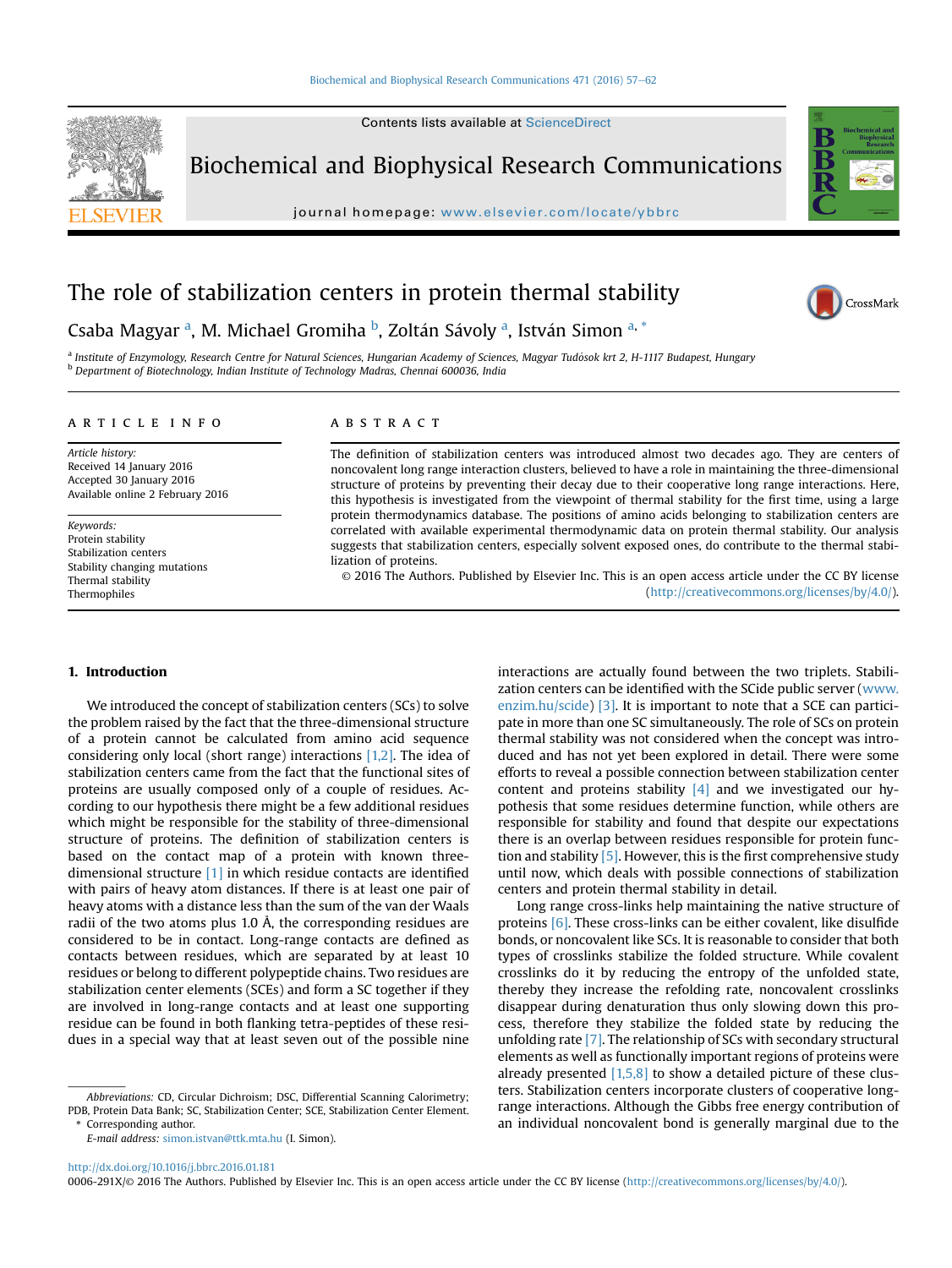entropy loss, it can become significant when several inter-residue interactions act together  $[9]$ , thus we believe that SCs might be important from the viewpoint of stability.

To check the putative role of SCs in thermal stabilization of proteins a survey was done on the ProTherm database [\[10\].](#page-4-0) The interplay between SCEs and residues which influence the thermal stability has been investigated with multiple approaches. First we have analyzed the relationship between melting temperature or Gibbs free energy of unfolding in water and the SCE content of wild type proteins. Subsequently, we have explored the possible correlation between protein stability change upon mutations and SCEs using thermodynamic parameters in the ProTherm database.

#### 2. Material and methods

We have used our in-house computer programs for identifying the stabilization center elements. In our protocol, we have not only considered the intra-chain stabilization centers, where both SC forming residues come from the same polypeptide chain, but also inter-chain SCs. We used the transformation matrix found in the PDB files to generate the quaternary structure of the proteins.

To get an idea of the average SCE content of proteins we checked the PDBselect [\[11\]](#page-4-0) database. We took all protein chains in the 25% list from November 2012, obtained from [http://bioinfo.mni.th-mh.](http://bioinfo.mni.th-mh.de/pdbselect/recent.pdb_select25.nsigma3.0) [de/pdbselect/recent.pdb\\_select25.nsigma3.0](http://bioinfo.mni.th-mh.de/pdbselect/recent.pdb_select25.nsigma3.0) and identified intraand interchain SCs. We investigated a total of 3096 protein chains.

The thermal stability data for proteins and mutants have been obtained from ProTherm database, which is a collection of a large number of experimental data on protein stability such as unfolding Gibbs free energy change, enthalpy change, heat capacity change and transition temperature. ProTherm is freely available at [http://](http://www.abren.net/protherm/) [www.abren.net/protherm/](http://www.abren.net/protherm/), which has been effectively used to understand the factors influencing the stability of protein mutants and developing methods for predicting the stability upon mutations  $[12-14]$  $[12-14]$ .

Two different databases were constructed from the original Protherm database. First a wild type stability database was set up to check if there is a correlation between the thermal stability and the SCE content of a protein, called the wild type database. In order to investigate broader aspects of stability two datasets were set up within this database. In the first dataset entries with data from thermal denaturation experiments, while in the second dataset entries with data from chemical denaturation experiments were included. We were using the following filtering criteria:

- i) Only entries with known 3D structure of wild type proteins were taken into account.
- ii) In the first wild type dataset only entries with  $T_{\rm m}$  melting temperature data were included. In order to get a uniform database only  $T_m$  values obtained by Circular Dichroism (CD) or Differential Scanning Calorimetry (DSC) measurement methods were used. In the second wild type dataset only entries with  $\Delta G_H_2O$  (Gibbs free energy of unfolding in water) data were included.
- iii) Since we are interested in stability of the native like protein structure entries with measurements under extreme conditions were discarded. Only entries with  $5 \leq pH \leq 9$  experimental conditions were kept. Furthermore we used the  $T_m \leq 105$  °C filtering criteria for the first dataset. In the second dataset entries with the most extreme  $\Delta G_H_2O$  values (>25.5) were discarded.

After applying these filters in many cases more than one  $T_m$ value was present in the first dataset. We discarded proteins where difference between the lowest and highest  $T_m$  value was greater

than 10 $^{\circ}$ . In the remaining cases the average of the different  $T_{\text{m}}$ values was used. In the second dataset proteins, where differences in the Gibbs free energy of unfolding in water values were bigger than 1.5 kcal/mol, were discarded. For proteins with smaller differences average values were used.

A second database was set up to investigate if stability altering amino acid substitutions overlap with SCEs or not. This is called the mutant database. We used the following filtering criteria:

- i) Only entries of single point mutants were taken into account. Wild type and multiple mutation entries were discarded. In the latter case we would not be able to distinguish, which mutation has high contribution to the cumulative effect of mutations. This is not a serious restriction since more than 80% of data in the Protherm database is for single point mutations.
- ii) One of the following experimental thermodynamic data had to be available,  $\Delta T_m$ : melting temperature change upon mutation,  $\Delta\Delta G$ : change in Gibbs free energy of unfolding obtained by thermal denaturation or  $\Delta\Delta G$ <sub>LH2</sub>O: change in Gibbs free energy of unfolding in water, determined by chemical denaturation. These measures were collected in different datasets because of the different nature of these measurements. The values within one datasets can originate from different type of measurement methods. In order to get reliable and comparable data, only entries obtained by CD or DSC methods were kept for the  $\Delta T_m$  and  $\Delta\Delta G$  datasets and only fluorescence or CD methods in the case of  $\Delta\Delta G_H$ <sub>2</sub>O dataset [\[15\]](#page-4-0).
- iii) Since an atomic resolution structure is needed for the identification of the stabilization centers, all remaining entries had to have an available PDB structure. Ideally this would be the structure of the mutant, but since the number of mutated protein structures in the Protherm database is very low compared to the wild type structures, the wild type structures were used in all cases.
- iv) Like in the wild type case, we have considered the stability of the native like protein structures and the entries with measurements under extreme conditions were discarded.

In all three datasets negative values mean a decrease in stability, while positive ones denote increase in stability. Since we are interested in stability changes related to an amino acid position rather than the amino acid itself, we were using the maximum value for stabilizing and the minimum value for destabilizing mutations if measurements for several different mutations are available for the same position, rather than an average value. An average value would be unadvisable because of the asymmetrical nature of the database composition, there are a lot more destabilizing mutations, than stabilizing ones.

### 3. Results

We calculated the average SCE content of the protein chains from the PDBselect database. The number of stabilization center elements was 69,706, while the total number of residues was 351,385, giving an average SCE content of 19.84%, which is used as a reference value hereafter.

We were interested if there is any general correlation between the thermal stability of a protein and its stabilization center element content. First we identified the SCEs in the proteins of first dataset of the wild type database and calculated the average SCE content for all proteins. There were a total of 181  $T<sub>m</sub>$  measurements in the range of 25 and 105  $\degree$ C. We averaged the SCE content of proteins within a  $T_m$  window of 20 $\degree$ , i.e. the data at temperature T is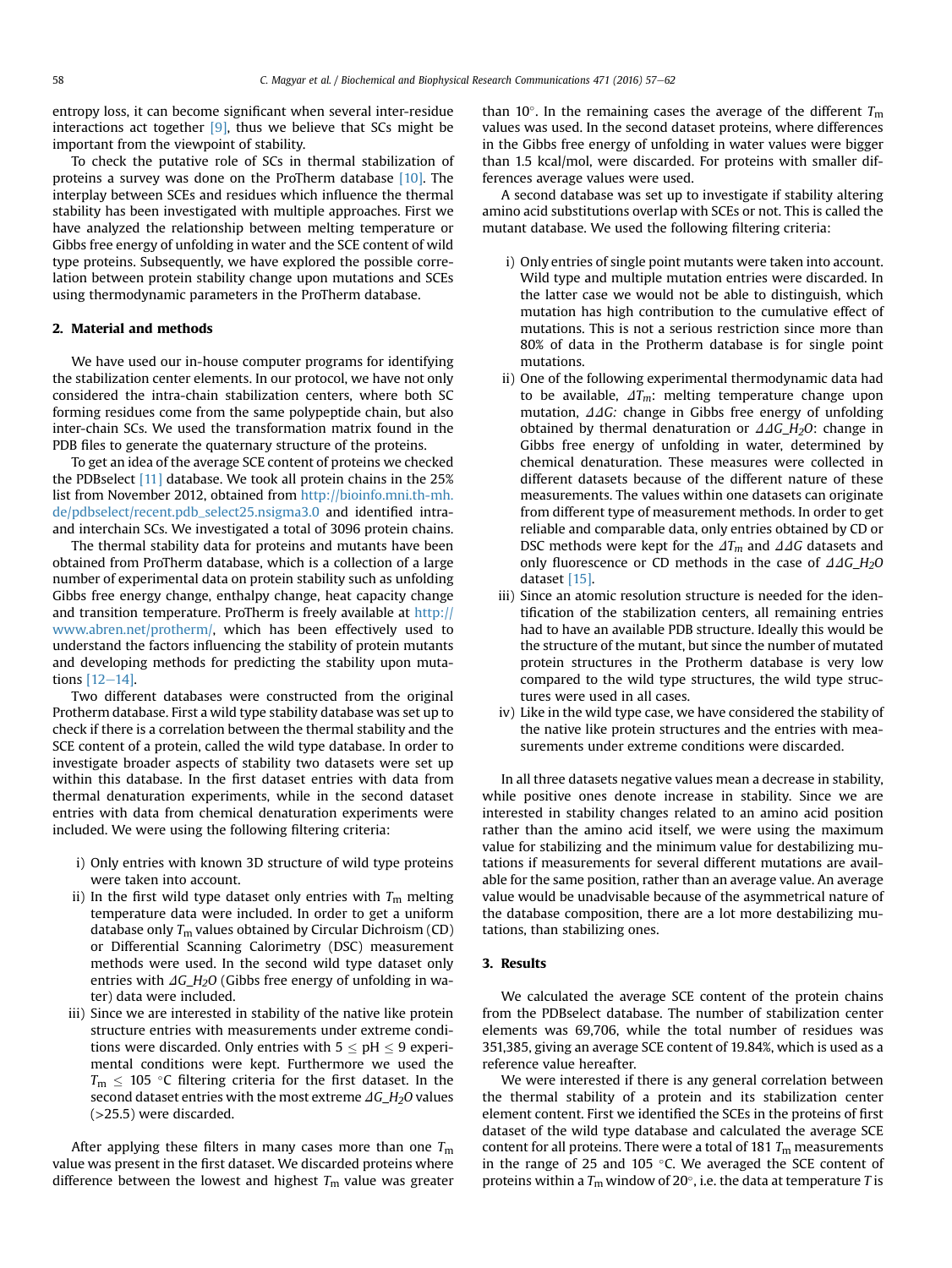<span id="page-2-0"></span>the average SCE value of proteins with a  $T_{\rm m}$  value within the  $T \pm 10$ interval. Since there were only a few points in the highest temperature range, the entries with the next two highest  $T_m$  value (glutamate dehydrogenase from Thermococcus litoralis and Pyrococcus furiosus; 1BVU,  $T_m = 109$  °C and 1GTM,  $T_m = 114$  °C) [\[16,17\]](#page-4-0) were added to this dataset, which were originally excluded from the database. One entry (1BGL) was deleted from the dataset, because our program could not process this structure. This is not a significant problem, because this structure with  $T_m$  value of 49.8 °C fall into a region, where relatively many data can be found. There were a couple of PDB structures in which no SCs could be identified. Most of these protein structures were solution NMR structures. Since the definition of SCs is very sensitive to the quality of the structure due to the hard limit of heavy atom distances, we prefer high resolution X-ray structures. We searched the PDB database for X-ray structures of the same proteins. We used the PDB clustering available at <http://resources.rcsb.org/sequence/clusters/bc-100.out> to identify X-ray equivalents. We managed to find an appropriate structure in the cases listed in Table 1.

SCE content was recalculated using these alternate X-ray structures. Results can be seen in Fig. 1.

It can be stated that the SCE content is increasing until 80 $\degree$ C. Above this temperature, the average SCE content goes into saturation or even starts to decrease. However, standard deviations are quite large, and there is a low number of data points in the  $T_m > 80$ region, this temperature range coincides well with the temperature range in which organisms are classified as hyperthermophiles. There are several reviews which indicate that thermophiles and hyperthermophiles apply different strategies (like optimizing cavities) in the optimization of their protein structures to reach increased thermal stability needed at their physiological temperature [\[18,19\]](#page-4-0). This finding might explain the change in the SCE content at extreme temperatures.

Gibbs free energy of unfolding in water  $\Delta G_H_2O$  values obtained by chemical denaturation measurements represent a different aspect of protein stability. The second dataset of the wild type database includes entries with  $\Delta G$  H<sub>2</sub>O measurements. There were 170 entries within the range of 0 and 25.5 kcal/mol. We created 8 intervals as in the previous  $T_m$  wild type dataset and used a window size of 6 kcal/mol for averaging the SCE content for all proteins of the dataset within the given range. Results can be seen in Fig. 2. Since there is an overlap between entries belonging to adjacent intervals, a relatively smooth curve is expected even for an uncorrelated case. From the S-shape of the curve we can conclude that there is no correlation between the SCE content and Gibbs free energy of unfolding in water of proteins.

Thermodynamic data from the Protherm derived mutant



| PDB code of replaced NMR structures | PDB code of alternate X-ray structures |
|-------------------------------------|----------------------------------------|
| 1A23                                | 1FVK                                   |
| 1A2I                                | 2CTH                                   |
| 1ARR                                | 1BDT                                   |
| 1BTA                                | 1AY7                                   |
| 1BUY                                | 1CN4                                   |
| 1CEY                                | 1CHN                                   |
| 1DVC                                | 1NB5                                   |
| 1EZA                                | 1ZYM                                   |
| 1HUE                                | 1HUU                                   |
| 100V                                | 2RJY                                   |
| 1SAP                                | 1AZP                                   |
| 1 URK                               | 3K24                                   |
| 1Y90                                | 40 1                                   |
| 2AIT                                | 1HOE                                   |



Fig. 1. Average stabilization center element content as the function of the melting temperature. The standard error of the mean is represented with error bars. The average SCE content obtained on the PDBselect database is shown as a horizontal line.



Fig. 2. Average stabilization center element content as the function of the Gibbs free energy of unfolding in water. The standard error of the mean is represented with error bars. The average SCE content obtained on the PDBselect database is shown as a horizontal line.

datasets were analyzed in the following way. The  $\Delta T_m$ ,  $\Delta\Delta G$  and  $\triangle A G_H_2O$  datasets were handled separately because of the different nature of the measurements. In all three cases data were represented with histograms. For every N whole number of  $\Delta T_m$ ,  $\Delta\Delta G$  and  $\Delta\Delta G$ <sub>-H<sub>2</sub>O values we counted the number of entries within</sub> the  $[N-0.5,N+0.5]$  intervals. For example the 0 point in Fig. 3 gives the number of mutation which have a  $-0.5 \leq \Delta T_m < 0.5$  value.

We fitted the sum of two Gaussians to these data points. By means of the equation of the fitted curve, the two points of the



Fig. 3. Distribution of mutations with different  $\Delta T_m$  values. The distribution is approximated with the sum (green) of two Gaussian curves (blue and purple). (For interpretation of the references to color in this figure legend, the reader is referred to the web version of this article.)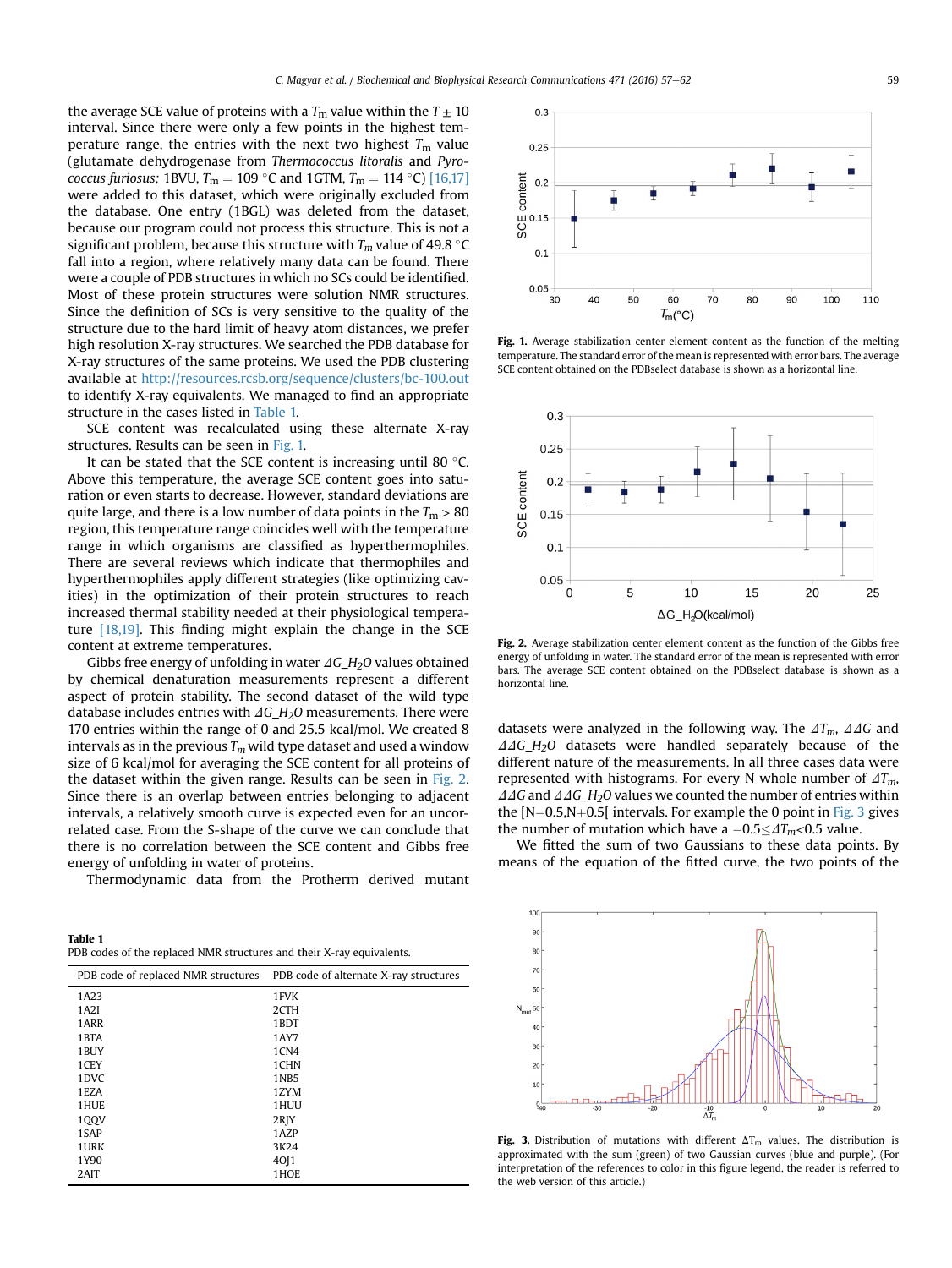<span id="page-3-0"></span>curve at the half maximum were determined and rounded to one decimal precision. These two points defined 3 regions (destabilizing, neutral and stabilizing), which were different for the three datasets.

The ratio of stabilization center elements was calculated for all the protein structures in a given dataset. Instead of averaging over all protein structures in a dataset, the average value was defined as the sum of the stabilization centers elements divided by the sum of the residues in all protein structures. The ratio of the observed  $(N_{obs})$  and expected  $(N_{exp})$  overlaps between SCEs and mutations can be seen in Equation  $(1)$ , where N<sub>sce</sub> is the number of SCEs; N<sub>mut</sub> is the number of positions, where mutations occur;  $N_{SCE+mut}$  is the overlap, i.e. the number of mutated positions, where the wild type residue is a SCE and  $N_{tot}$  is the total number of residues in a protein. This equals to the quotient of the ratio of SCEs under the mutated positions and the ratio of SCEs under all residues (i.e. the average SCE content).

evidence. The results for the first two ranges, that SCE overlap with destabilizing mutation and segregate from neutral mutation positions strengthen our hypothesis that SCs are important in maintaining protein stability, mutations of SCE residues usually destabilize the structure. The result for Range3 that the mutation of SCEs which already take part in the stabilization of a proteins structure do not improve stability further is not surprising either.

Since the geometric definition of stabilization centers might prefer buried residues over solvent exposed ones, we investigated if this might play any role in our findings. First we investigated if SC elements are biased to favor buried positions. Solvent accessibility was calculated using the Naccess 2.1.1 software [\[20\]](#page-4-0). Before solvent accessibility calculation the quaternary structure of all proteins were created based on the BIOMT transformation matrices. Based on the relative surface area (RSA) all protein residues were divided into three categories:

(1)

$$
\frac{N_{obs}}{N_{exp}} = \frac{N_{sce+mut}}{N_{sce}} \frac{N_{mut}}{N_{tot}} N_{tot}} = \frac{N_{sce+mut}/N_{mut}}{N_{sce}} \frac{N_{sce}}{N_{tot}}
$$

The ratio of the observed and expected number of SCEs at mutated positions:

The average stabilization center element content was 20.10%, 19.50% and 20.50% for the  $\Delta T_m$ ,  $\Delta\Delta G$  and  $\Delta\Delta G$ <sub>L</sub>H<sub>2</sub>O datasets, respectively. We identified the stabilization center elements in the wild type PDB structures assigned to the mutations. In every entry we checked if the position of the mutation is a stabilization center element or not. We calculated the number of overlaps of mutations with stabilization center elements for all the three (destabilizing, neutral and stabilizing) regions in the different datasets. Results can be seen in Table 2.

Mutations in Range2 are considered neutral in terms of thermal stability. Mutations in Range1 decrease stability and mutations in Range3 increase thermal stability. According to the results, it can be stated that for all the three measurements, in the destabilizing range (1) the ratio of stabilization centers among the mutated positions is higher than the average SCE content, thus there is an overlap between the SCEs and the positions of mutations. In the neutral range (2) we can see segregation of SCEs and mutations in all three datasets. In the stabilizing range (3) only in the  $\Delta\Delta G$ dataset is there a significant overlap. Since this dataset has the lowest number of data, results for this range do not provide a strong

#### Table 2

Number of overlaps between SCEs and positions of mutations within the specified range and the ratio of observed over expected stabilization center element content within the same dataset.

|                                 | Range1                                 | Range <sub>2</sub>                           | Range3                                |
|---------------------------------|----------------------------------------|----------------------------------------------|---------------------------------------|
| $\Delta T_m$                    | $\Delta T_m < -3.6$                    | $-3.6 < \Delta T_m < 2.3$                    | $2.3 < \Delta T_m$                    |
|                                 | 92/391: 23.53%                         | 47/374: 12.57%                               | 31/141: 21.99%                        |
|                                 | 1.171                                  | 0.625                                        | 1.094                                 |
| $\triangle$                     | $\Delta\Delta G < -1.8$                | $-1.8 < \Delta\Delta G < 1$                  | $1 < \Delta \Delta G$                 |
|                                 | 55/176: 31.25%                         | 44/313: 14.06%                               | 23/93: 24.73%                         |
|                                 | 1.603                                  | 0.721                                        | 1.268                                 |
| $\triangle$ AG H <sub>2</sub> O | $\triangle$ 4G H <sub>2</sub> O < -3.2 | $-3.2 < \Delta\Delta G$ H <sub>2</sub> O < 1 | $1 < \Delta\Delta G$ H <sub>2</sub> O |
|                                 | 76/310: 24.52%                         | 132/864: 15.28%                              | 21/156: 13.46%                        |
|                                 | 1.196                                  | 0.745                                        | 0.657                                 |

- i) Buried residues ( $RSA < 0.1$ )
- ii) Partially buried residues ( $0.1 <$ RSA  $\leq 0.5$ )
- iii) Exposed residues (0.5 < RSA)

In the PDBselect database 31.9% of all residues were classified as buried, 40.97% were partially exposed and 27.13% were exposed. We investigated the distribution of SC elements among these three categories, as well. In the PDBselect database 52.87% of SC elements were buried, 39.2% were partially buried and only 7.93% were exposed, thus SC elements are more frequent among buried residues. Further we found that 33.24% of buried residues are SCEs, while in the partially buried and exposed categories this ratio is 19.19% and 5.86%, respectively. Compared to the average SCE content of about 19% we can see that buried residues are really overrepresented among SCEs. This is probably because of the geometric criterion in the SC definition which can be much easier fulfilled in the inner part of a protein structure than on the surface. Taking this



Fig. 4. Average exposed stabilization center element content as the function of the melting temperature. The standard error of the mean is represented with error bars. The average SCE content obtained on the PDBselect database is shown as a horizontal line.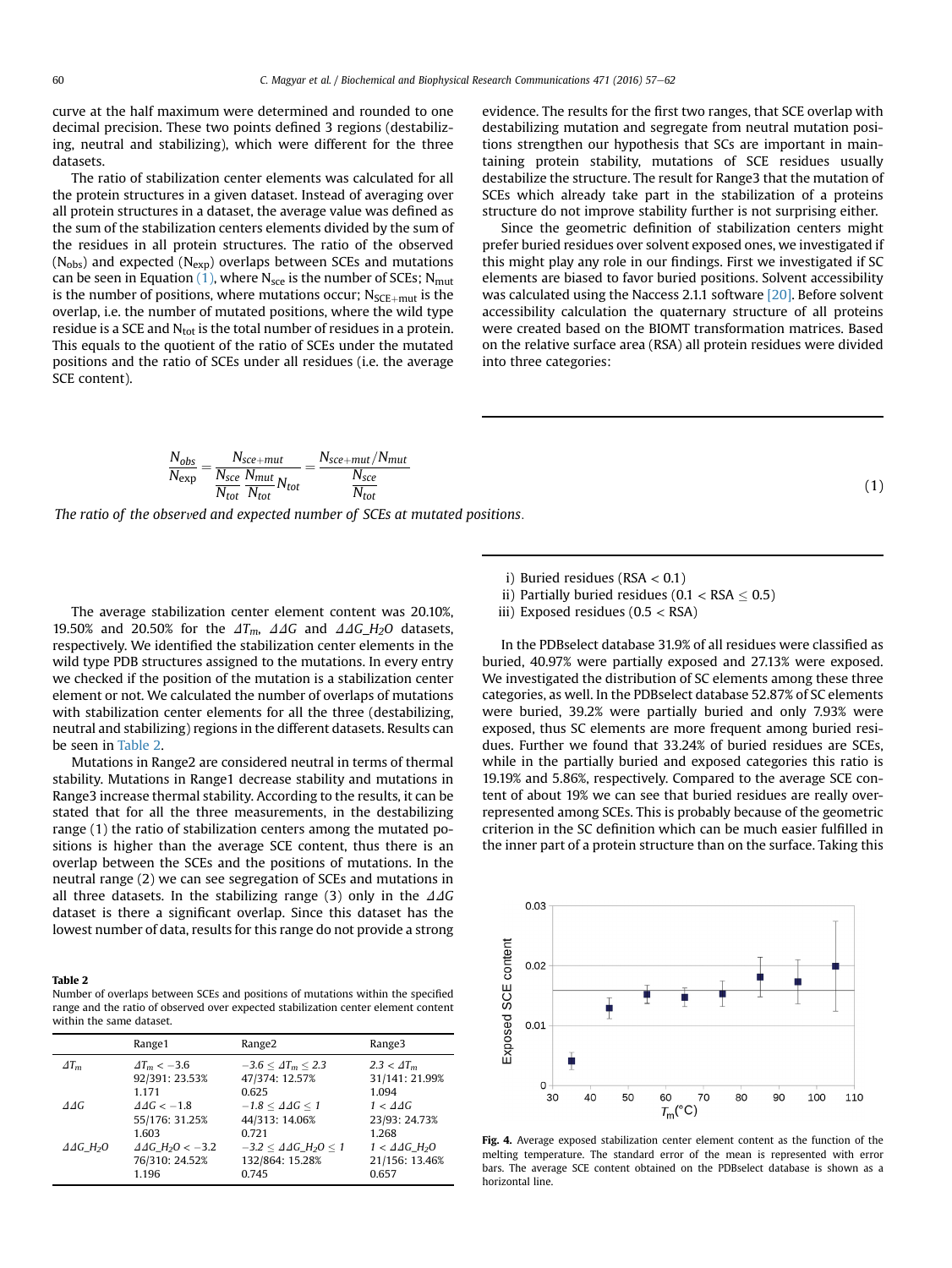<span id="page-4-0"></span>Table 3

Mutations, where removal of a SCE causes decrease in stability.

| PDB code of wild type | PDB code of mutant | Mutation    | Difference in $\Delta T_m$ or $\Delta \Delta G$                 |
|-----------------------|--------------------|-------------|-----------------------------------------------------------------|
| 1N <sub>0</sub> J     | 'VAR               | 158T        | $-13.6$ °C ( $\Delta T_m$ ); -2.7 kcal/mol ( $\Delta\Delta G$ ) |
| 2LZM                  | OS5                | A98L        | $-13.9$ °C ( $\Delta T_m$ )                                     |
| 1BNI                  | <b>BNS</b>         | <b>T26A</b> | $-2.14$ kcal/mol ( $\Delta\Delta G$ )                           |

observation into account exposed SCEs might be even more important in stabilizing protein structures. We analyzed the largest subset of the Protherm database, the destabilizing mutation of Range1 of the  $\Delta T_m$  dataset. We found in this dataset the strongest correlation between SCE content and stability change. We calculated how many residues of the three classes are SCEs in this dataset: 33.71% and 17.91% of buried and partially buried residues were SCEs, respectively. This ratios are almost the same as the values obtained for the PDBselect database. However for exposed residues in this dataset 14.04% of the residues were SCEs, while for the PDBselect database the corresponding value is only 5.86%. This finding underlines the role of exposed SCs in the thermal stabilization of protein structures. In virtue of this result we checked if solvent exposed SCE content shows any correlation with thermal stability using the wild type database. The result can be seen in [Fig. 4,](#page-3-0) where the exposed SCE content is plotted as function of melting temperature. As previously seen in [Fig. 1,](#page-2-0) we can see that protein structures with higher thermal stability contain more solvent exposed SCE residues.

Although the number of 3D structures for mutated proteins is low in the Protherm database, we managed to find a couple of examples, where the effects of a mutation at an SCE position can be verified by the structure of the mutated protein. In Table  $3 [21-23]$ we can see a couple of destabilizing mutations, where the wild type residue is a SCE, but in the mutated structure the corresponding residue is not a SCE, any more. We even found a special case, where a stabilizing mutation resulted in the formation of a SC, which was not present in the wild type structure. It is the Staphylococcus aureus nuclease; 1STN, where the proline 117 residue was mutated [\[24](#page-5-0)–[26\]](#page-5-0). 1SYE, P117T,  $\Delta T_m$  = +0.6 °C [\[24\]](#page-5-0) and  $\Delta\Delta G_{\text{L}}H_2O = +1.10 \text{ kcal/mol} [25]$ ; 1SNP, P117G,  $\Delta T_m = +5 \text{ °C} [24]$  $\Delta T_m = +5 \text{ °C} [24]$  and  $\Delta\Delta G_{\text{L}}H_2O = +1.60 \text{ kcal/mol} [25]$ ; 1SYG, P117A,  $\triangle$ 4G\_H<sub>2</sub>O  $\Delta\Delta G_{\perp}H_2O = +0.8$  kcal/mol [\[26\].](#page-5-0)

## 4. Discussion

Stabilization centers are thought to have a role in "maintenance" of the three-dimensional structure of proteins by preventing their decay due to their cooperative long range interactions. Our results coincide well into this picture that proteins with higher melting temperature have a higher average number of SCEs, but there is no correlation between Gibbs free energy of unfolding in water and SCE content. Mutations which do not influence protein stability are not overlapping with SCs, while mutations which change stability in either way are more frequently found at SC residues. The investigation of the wild type protein structures showed that structures with higher denaturation temperatures up to 85  $\degree$ C have a higher number of SCEs. However, the trend is not true in the temperature range of hyperthermophilic proteins. This seems even more clearly in the case of solvent exposed SCs, where the trend is even true for hyperthermophilic proteins. These findings strengthen our hypothesis that SCs are important for the maintenance of a stable protein structure. Thus we can conclude that stabilization centers are deeply involved in thermal stabilization of protein structures.

#### Acknowledgment

This work was supported by OTKA grants NK100482 and K115698. C. Magyar was supported by the János Bolyai Research Fellowship.

### Transparency document

Transparency document related to this article can be found online at [http://dx.doi.org/10.1016/j.bbrc.2016.01.181.](http://dx.doi.org/10.1016/j.bbrc.2016.01.181)

#### References

- [1] [Z. Doszt](http://refhub.elsevier.com/S0006-291X(16)30182-6/sref1)á[nyi, A. Fiser, I. Simon, Stabilization centers in proteins, J. Mol. Biol.](http://refhub.elsevier.com/S0006-291X(16)30182-6/sref1) [272 \(1997\) 597](http://refhub.elsevier.com/S0006-291X(16)30182-6/sref1)-[612.](http://refhub.elsevier.com/S0006-291X(16)30182-6/sref1)
- [2] [I. Simon, L. Glasser, H.A. Scheraga, Calculation of protein conformation as an](http://refhub.elsevier.com/S0006-291X(16)30182-6/sref2) [assembly of stable overlapping segments, Proc. Natl. Acad. Sci. 88 \(1991\)](http://refhub.elsevier.com/S0006-291X(16)30182-6/sref2)  $3661 - 3665$  $3661 - 3665$ .
- [3] [Z. Doszt](http://refhub.elsevier.com/S0006-291X(16)30182-6/sref3)á[nyi, C. Magyar, G.E. Tusnady, I. Simon, SCide: identi](http://refhub.elsevier.com/S0006-291X(16)30182-6/sref3)fication of sta[bilization centers in proteins, Bioinformatics 19 \(2003\) 899](http://refhub.elsevier.com/S0006-291X(16)30182-6/sref3)-[900.](http://refhub.elsevier.com/S0006-291X(16)30182-6/sref3)
- [4] [E. Tudos, A. Fiser, A. Simon, Z. Dosztanyi, M. Fuxreiter, C. Magyar, I. Simon,](http://refhub.elsevier.com/S0006-291X(16)30182-6/sref4) [Noncovalent cross-links in context with other structural and functional ele](http://refhub.elsevier.com/S0006-291X(16)30182-6/sref4)[ments of proteins, J. Chem. Inf. Comput. Sci. 44 \(2004\) 347](http://refhub.elsevier.com/S0006-291X(16)30182-6/sref4)-[351.](http://refhub.elsevier.com/S0006-291X(16)30182-6/sref4)
- [5] [C. Magyar, E. Tudos, I. Simon, Functionally and structurally relevant residues](http://refhub.elsevier.com/S0006-291X(16)30182-6/sref5) [of enzymes, FEBS Lett. 567 \(2004\) 239](http://refhub.elsevier.com/S0006-291X(16)30182-6/sref5)-[242](http://refhub.elsevier.com/S0006-291X(16)30182-6/sref5).
- [6] D. Sengupta, S. Kundu, Role of long- and short-range hydrophobic, hydrophilic and charged residues contact network in protein's structural organization, BMC Bioinforma. 13 (2012) 142, <http://dx.doi.org/10.1186/1471-2105-13-142>.
- [7] [Z. Gugolya, Z. Dosztanyi, I. Simon, Interresidue interactions in protein classes,](http://refhub.elsevier.com/S0006-291X(16)30182-6/sref7) [Proteins 27 \(1997\) 360](http://refhub.elsevier.com/S0006-291X(16)30182-6/sref7)-[366](http://refhub.elsevier.com/S0006-291X(16)30182-6/sref7).
- [8] [D. Kihara, The effect of long-range interactions on the secondary structure](http://refhub.elsevier.com/S0006-291X(16)30182-6/sref8) formation of proteins, Protein Sci.  $14$  (2005) 1955-[1963](http://refhub.elsevier.com/S0006-291X(16)30182-6/sref8).
- [9] [P.K. Ponnuswamy, M.M. Gromiha, On the conformational stability of folded](http://refhub.elsevier.com/S0006-291X(16)30182-6/sref9) proteins, J. Theor. Biol.  $166 (1994) 63 - 74$  $166 (1994) 63 - 74$ .
- [10] [M.M. Gromiha, J. An, H. Kono, M. Oobatake, H. Uedaira, A. Sarai, Protherm:](http://refhub.elsevier.com/S0006-291X(16)30182-6/sref10) [thermodynamic database for proteins and mutants, Nucl. Acids Res. 27 \(1999\)](http://refhub.elsevier.com/S0006-291X(16)30182-6/sref10) [286](http://refhub.elsevier.com/S0006-291X(16)30182-6/sref10)-[288.](http://refhub.elsevier.com/S0006-291X(16)30182-6/sref10)
- [11] [S. Griep, U. Hobohm, PDBselect 1992-2009 and PDB](http://refhub.elsevier.com/S0006-291X(16)30182-6/sref11)filter-select, Nucl. Acids [Res. 38 \(2010\) D318](http://refhub.elsevier.com/S0006-291X(16)30182-6/sref11)-[D319](http://refhub.elsevier.com/S0006-291X(16)30182-6/sref11).
- [12] [M.D. Kumar, K.A. Bava, M.M. Gromiha, P. Prabakaran, K. Kitajima, H. Uedaira,](http://refhub.elsevier.com/S0006-291X(16)30182-6/sref12) [A. Sarai, ProTherm and ProNIT: thermodynamic databases for proteins and](http://refhub.elsevier.com/S0006-291X(16)30182-6/sref12) [protein-nucleic acid interactions, Nucl. Acids Res. 34 \(2006\) D204](http://refhub.elsevier.com/S0006-291X(16)30182-6/sref12)-[D206.](http://refhub.elsevier.com/S0006-291X(16)30182-6/sref12)
- [13] Y. Dehouck, J.M. Kwasigroch, D. Gilis, M. Rooman, PoPMuSiC 2.1: a web server for the estimation of protein stability changes upon mutation and sequence optimality, BMC Bioinforma. 12 (2011) 151, [http://dx.doi.org/10.1186/1471-](http://dx.doi.org/10.1186/1471-2105-12-151) [2105-12-151](http://dx.doi.org/10.1186/1471-2105-12-151).
- [14] [L.T. Huang, M.M. Gromiha, S.Y. Ho, iPTREE-STAB: interpretable decision tree](http://refhub.elsevier.com/S0006-291X(16)30182-6/sref14) [based method for predicting protein stability changes upon mutations, Bio](http://refhub.elsevier.com/S0006-291X(16)30182-6/sref14)informatics  $23(2007) 1292 - 1293$ .
- [15] [M. Masso, I.I. Vaisman, Accurate prediction of stability changes in protein](http://refhub.elsevier.com/S0006-291X(16)30182-6/sref15) [mutants by combining machine learning with structure based computational](http://refhub.elsevier.com/S0006-291X(16)30182-6/sref15) mutagenesis, Bioinformatics  $24$  (2008)  $2002-2009$  $2002-2009$ .
- [16] [C. Vetriani, D.L. Maeder, N. Tolliday, K.S. Yip, T.J. Stillman, K.L. Britton,](http://refhub.elsevier.com/S0006-291X(16)30182-6/sref16) [D.W. Rice, H.H. Klump, F.T. Robb, Protein thermostability above 100 degreesC:](http://refhub.elsevier.com/S0006-291X(16)30182-6/sref16) [a key role for ionic interactions, Proc. Natl. Acad. Sci. 21 \(1998\) 12300](http://refhub.elsevier.com/S0006-291X(16)30182-6/sref16)-[12305](http://refhub.elsevier.com/S0006-291X(16)30182-6/sref16).
- [17] [A.C. Sen, M.T. Walsh, B. Chakrabarti, An insight into domain structures and](http://refhub.elsevier.com/S0006-291X(16)30182-6/sref17) [thermal stability of gamma-crystallins, J. Biol. Chem. 267 \(1992\)](http://refhub.elsevier.com/S0006-291X(16)30182-6/sref17) [11898](http://refhub.elsevier.com/S0006-291X(16)30182-6/sref17)-[11907.](http://refhub.elsevier.com/S0006-291X(16)30182-6/sref17)
- [18] [A. Szilagyi, P. Zavodszky, Structural differences between mesophilic, moder](http://refhub.elsevier.com/S0006-291X(16)30182-6/sref18)[ately thermophilic and extremely thermophilic protein subunits: results of a](http://refhub.elsevier.com/S0006-291X(16)30182-6/sref18) [comprehensive survey, Structure 8 \(2000\) 493](http://refhub.elsevier.com/S0006-291X(16)30182-6/sref18)-[504](http://refhub.elsevier.com/S0006-291X(16)30182-6/sref18).
- [19] [M.M. Gromiha, M.C. Pathak, K. Saraboji, E.A. Ortlund, E.A. Gaucher, Hydro](http://refhub.elsevier.com/S0006-291X(16)30182-6/sref19)[phobic environment is a key factor for the stability of thermophilic proteins,](http://refhub.elsevier.com/S0006-291X(16)30182-6/sref19) [Proteins 81 \(2013\) 715](http://refhub.elsevier.com/S0006-291X(16)30182-6/sref19)-[721.](http://refhub.elsevier.com/S0006-291X(16)30182-6/sref19)
- [20] [S.J. Hubbard, S.F. Campbell, J.M. Thornton, Molecular recognition. Conforma](http://refhub.elsevier.com/S0006-291X(16)30182-6/sref20)[tional analysis of limited proteolytic sites and serine proteinase protein in](http://refhub.elsevier.com/S0006-291X(16)30182-6/sref20)[hibitors, J. Mol. Biol. 220 \(1991\) 507](http://refhub.elsevier.com/S0006-291X(16)30182-6/sref20)-[530](http://refhub.elsevier.com/S0006-291X(16)30182-6/sref20).
- [21] [K. Takano, Y. Yamagata, K. Yutani, A general rule for the relationship between](http://refhub.elsevier.com/S0006-291X(16)30182-6/sref21) [hydrophobic effect and conformational stability of a protein: stability and](http://refhub.elsevier.com/S0006-291X(16)30182-6/sref21)